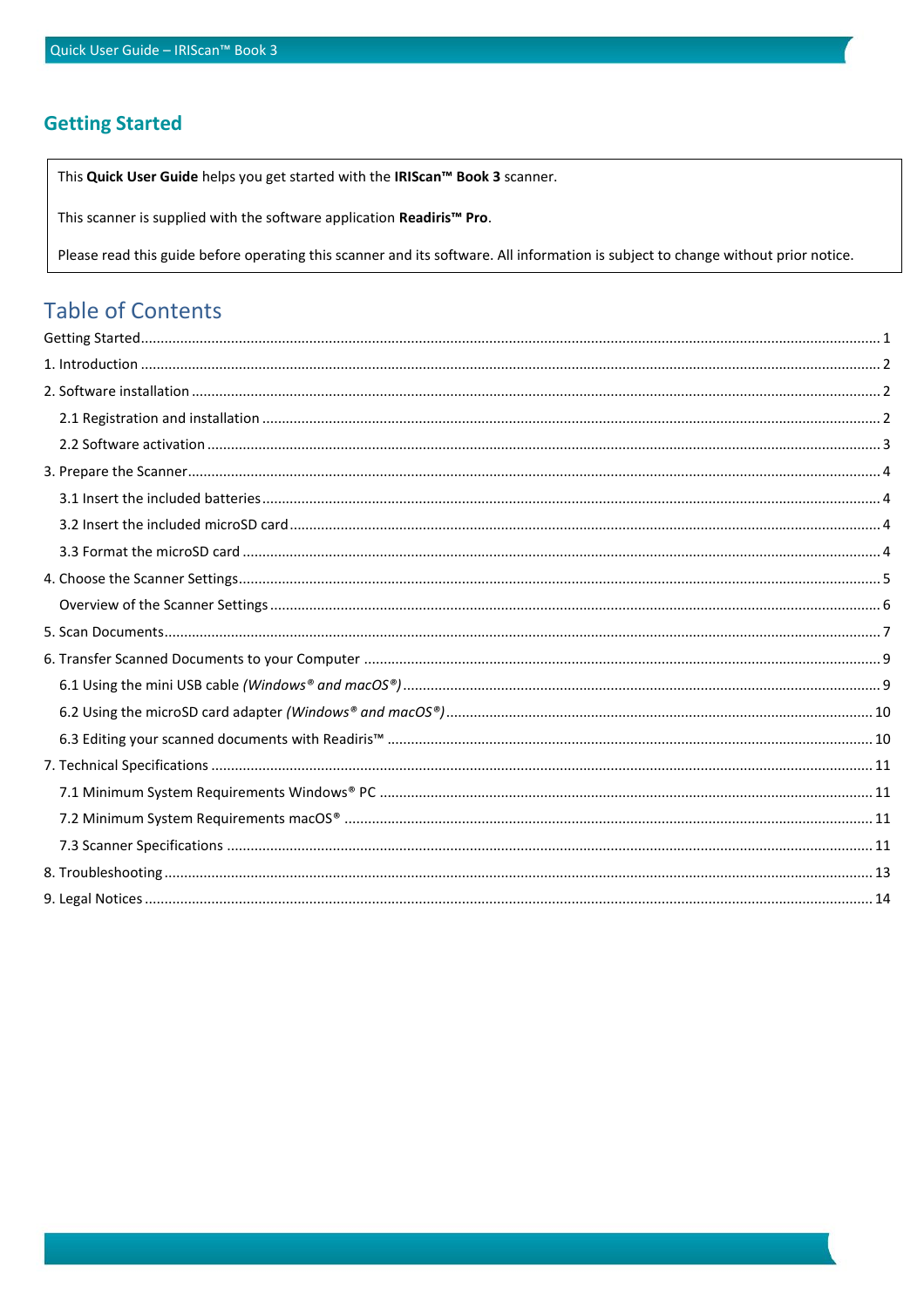## <span id="page-1-0"></span>**1. Introduction**

The **IRIScan™ Book 3** is designed to be used on its own, disconnected from any computer. The documents you scan are stored on the scanner's microSD card. Then, you can transfer them to your computer and turn them into editable documents thanks to the IRIS' flagship OCR software Readiris™ Pro.

Note that the **IRIScan™ Book 3** is not a Twain-based scanner that can be used from within any application to scan documents. Instead, think of it as an external storage device that is able to scan independently.

## <span id="page-1-1"></span>**2. Software installation**

## <span id="page-1-2"></span>2.1 Registration and installation

**TIP**: Check the **System Requirements** to make sure your system is compatible.

- 1. Go to [http://www.irislink.com/start](http://www.irislink.com/start/isb3)
- 2. Then click **Start now**.
- 3. Complete the form and click **Register now**.
- 4. Select the required Operating System.
- 5. Click **Download** to download the software.
- 6. Go to the location where you downloaded the software, and run the installation file.
- 7. The following setup screen is displayed:



- 8. Click **Readiris™ Pro** to install it. Follow the on-screen instructions.
- 9. [Connect your scanner](#page-8-0) when needed.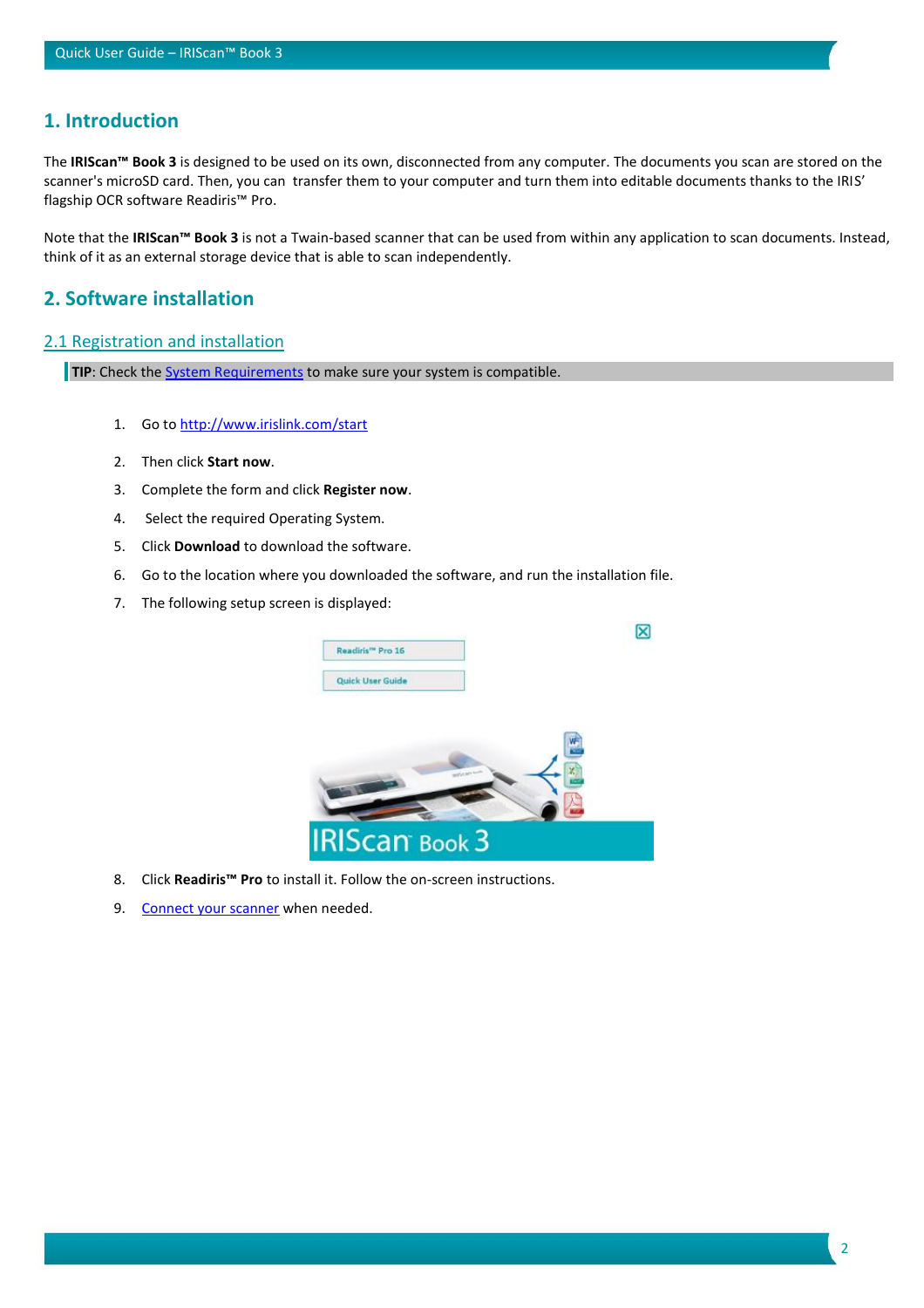#### <span id="page-2-0"></span>2.2 Software activation

Once the bundled **Readiris™ Pro** executable (.exe file) is downloaded successfully, you can launch it.

Readiris™ Pro requires an activation that can be done automatically by following the instructions on screen:

| You have a Readiris version bundled with an IRIS scanner.                                                                                                               |  |  |  |
|-------------------------------------------------------------------------------------------------------------------------------------------------------------------------|--|--|--|
| In order to activate successfully, your IRIS scanner must be connected to your<br>computer by USB during the activation process. Internet connection is required.       |  |  |  |
| List of supported devices:                                                                                                                                              |  |  |  |
| <b>IRIScan Express 4</b><br><b>IRIScan Anywhere 5 Wifi</b><br><b>IRIScan Anywhere 5</b><br><b>IRIScan Book 5 WIFI</b><br><b>IRIScan Book 5</b><br><b>IRISCan Book 3</b> |  |  |  |
| If your IRIS scanner is detected correctly, the activation code will be automatically<br>filled in.                                                                     |  |  |  |
| If you have issues with the activation process, contact us via the IRIS Helpdesk.                                                                                       |  |  |  |
| Cancel<br>Retry                                                                                                                                                         |  |  |  |

*Activation process of a Readiris bundled with an IRIS scanner*

In case of troubles with the activation process, you can contact the [IRIS Helpdesk.](http://www.irislink.com/support)

For more information on how to process your documents with **Readiris™ Pro**, see the corresponding User Guide on [www.irislink.com](http://www.irislink.com/support/readiris16)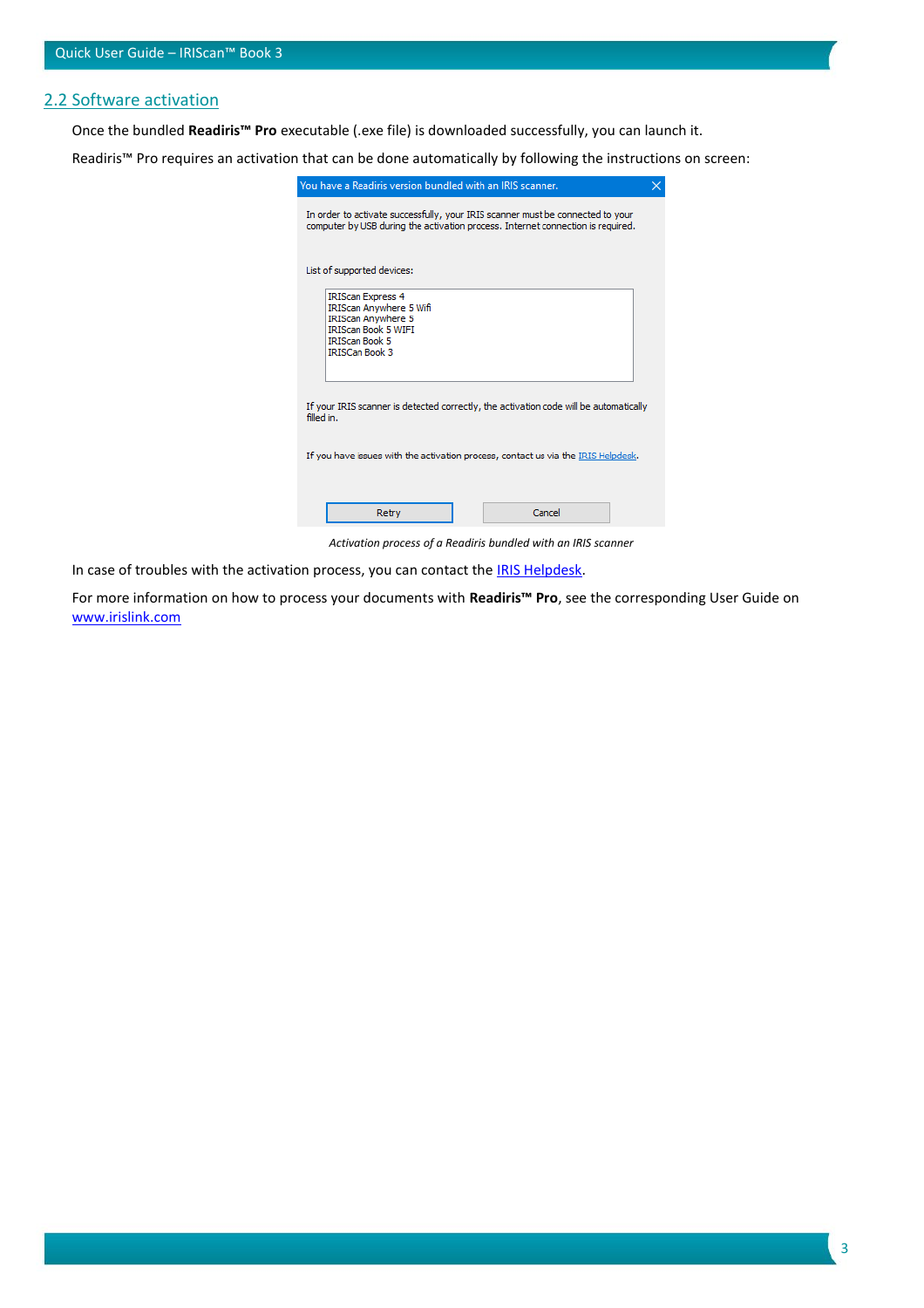# <span id="page-3-0"></span>**3. Prepare the Scanner**

## <span id="page-3-1"></span>3.1 Insert the included batteries

1. Open the battery compartment as shown in the image.



**TIP:** watch our short video.

2. Insert the 3 alkaline batteries, minding the correct polarity. The correct polarity is shown inside the scanner.

## <span id="page-3-2"></span>3.2 Insert the included microSD card

1. Insert the microSD card gently into the card slot until the card is latched.



#### <span id="page-3-3"></span>3.3 Format the microSD card

Some new microSD cards can only be used after formatting them. See section [Choose the Scanner Settings](#page-4-0) to learn how to format the card.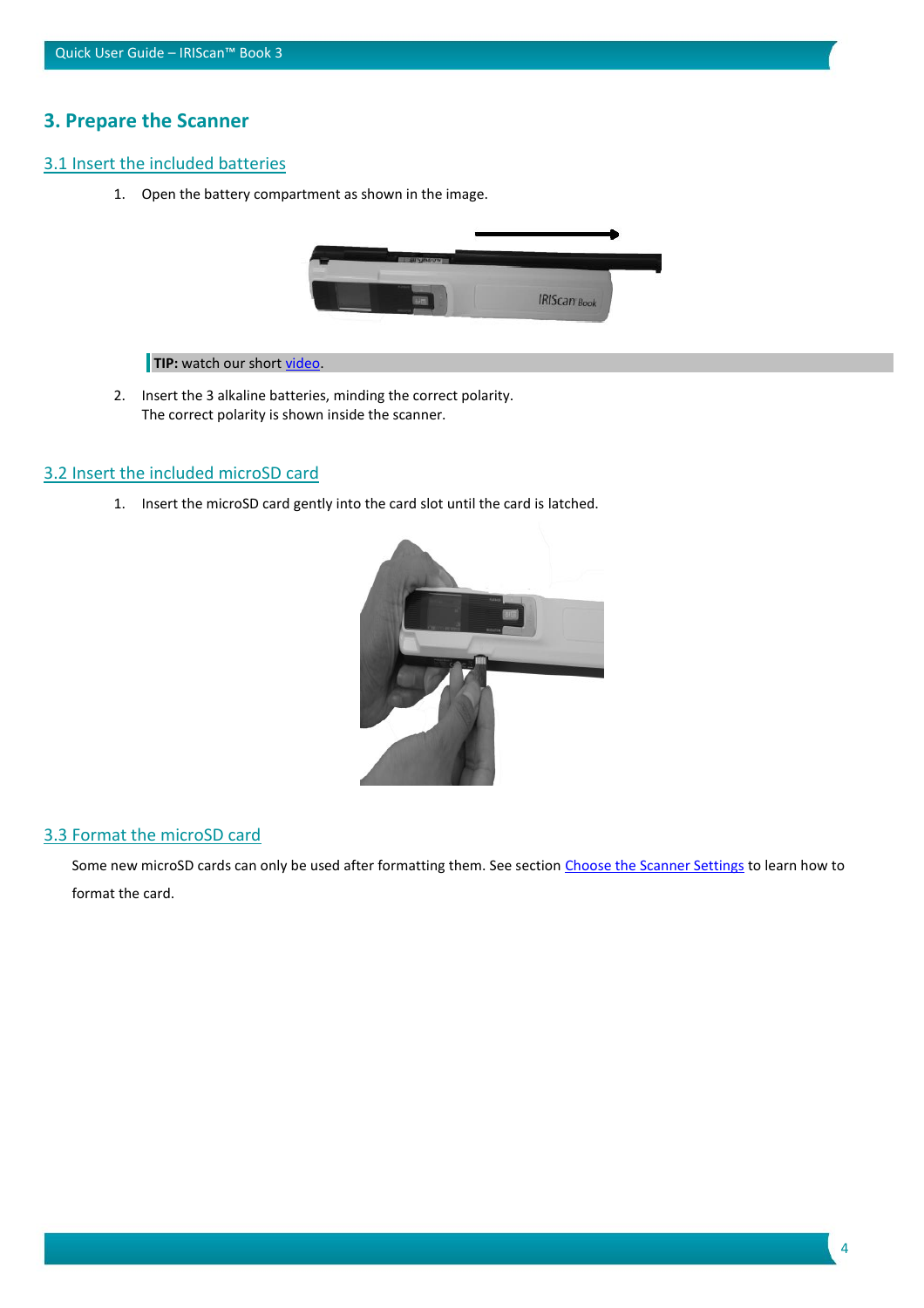# <span id="page-4-0"></span>**4. Choose the Scanner Settings**

**WARNING**: before you try to access the scanner settings, make sure the provided microSD card is inserted in the card slot.

1. Press the  $\boxed{\oplus I}$  button for 2 seconds to power on the scanner. The display lights up.



- 2. Press  $\boxed{\oplus I}$  once to access the scanner settings.
- 3. Use the up/down arrows to move to the required settings.
- 4. Then press **Scan** to open it.



- 5. Use the up/down arrows to move to the required setting.
- 6. Then press **Scan** again to confirm.

The settings you select appear on the display.

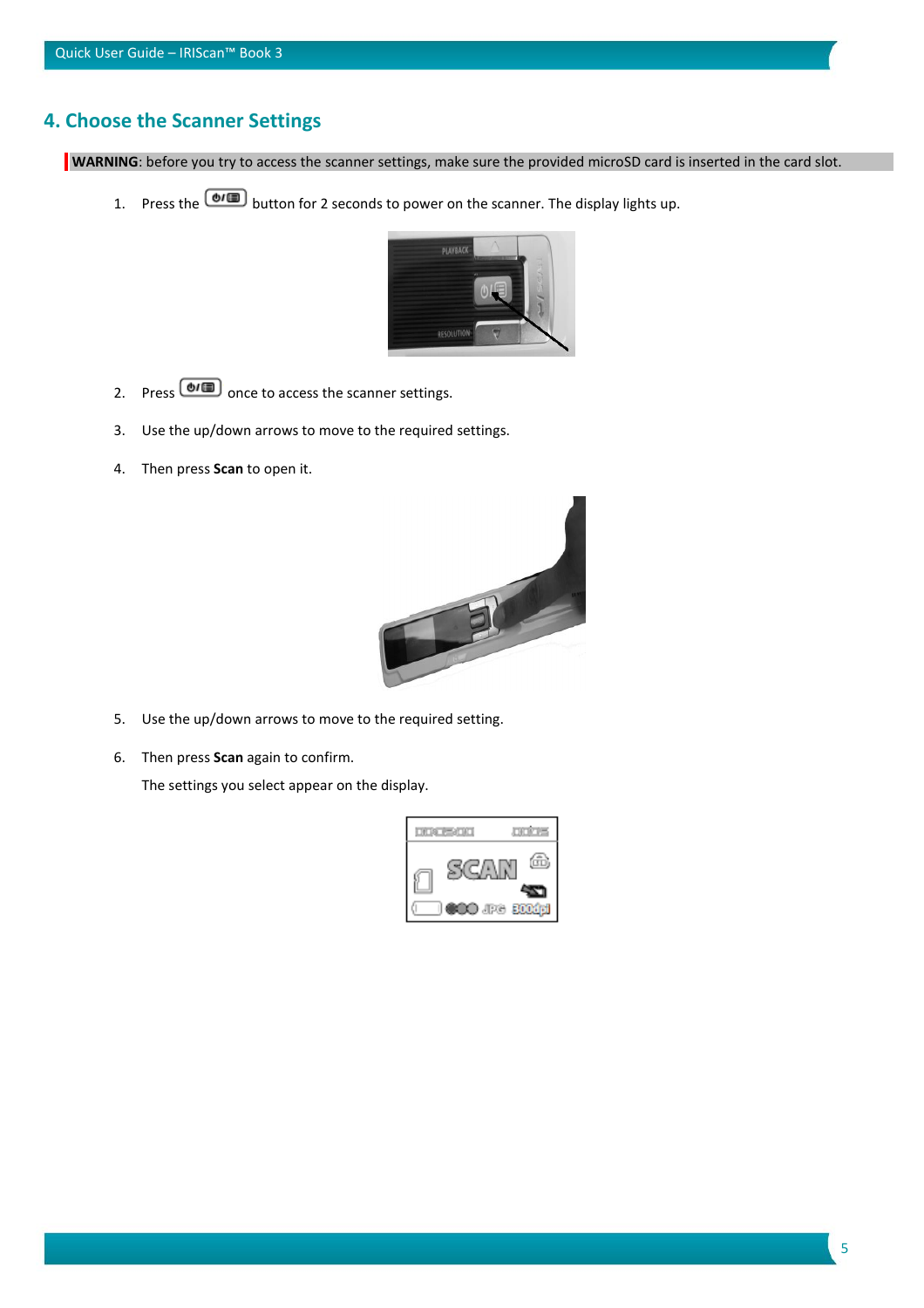## Quick User Guide – IRIScan™ Book 3

# <span id="page-5-0"></span>Overview of the Scanner Settings

| <b>Scanner Setting</b> | <b>Icon</b>  | <b>Description</b>                                                                                                                                                                                                                                                                              |
|------------------------|--------------|-------------------------------------------------------------------------------------------------------------------------------------------------------------------------------------------------------------------------------------------------------------------------------------------------|
| Color mode             | $\infty$     | IRIScan™ Book scans images in color or black-and-white.                                                                                                                                                                                                                                         |
| Resolution             | 300dpl       | IRIScan <sup>™</sup> Book scans images in a resolution of 300 dpi, 600 dpi or 900 dpi.                                                                                                                                                                                                          |
| Output format          | <b>JPG</b>   | IRIScan™ Book saves images either as JPG image or PDF image.                                                                                                                                                                                                                                    |
| Encryption             | $\mathbf{c}$ | IRIScan™ Book can save images as encrypted files. $\Box$ That way the files can only<br>be read on a computer if you connect the scanner to it. The files will not be readable<br>directly on the microSD card.<br>By default, files are not encrypted. To encrypt file, select $\Box$ and then |
| Date and Time          | O            | With this setting you can add date and time info to your scans.<br>The date and time are also shown on the display.                                                                                                                                                                             |
| Card formatting        | m            | With this setting you can format the microSD card.<br>formats the card. $\Box$ $\blacksquare$ does not format the card.<br>Note:                                                                                                                                                                |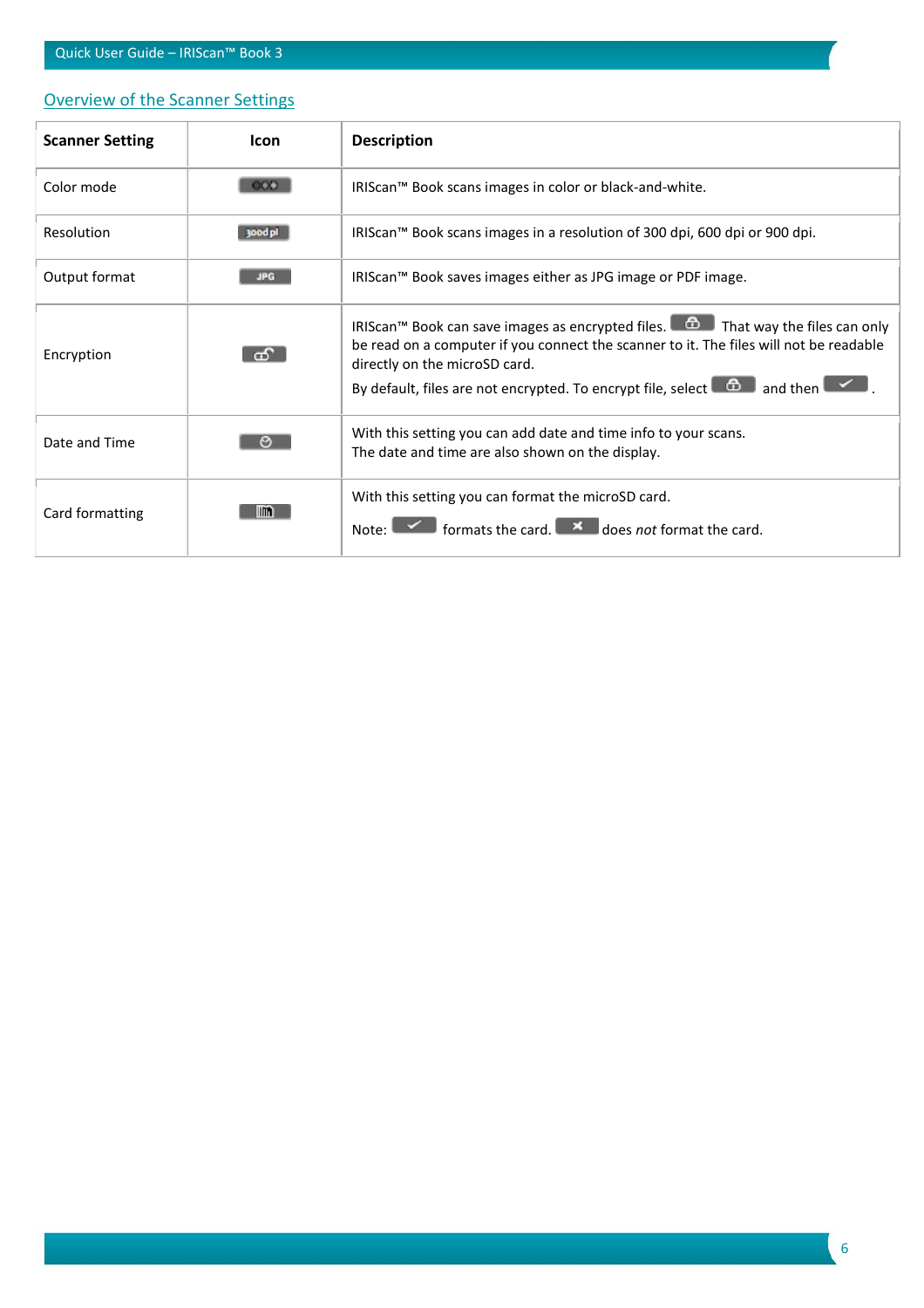## <span id="page-6-0"></span>**5. Scan Documents**

#### **WARNING:**

The IRIScan™ Book 3 is designed to scan one page at a time. It does not generate multi-page PDF files. Follow steps 2 to 5 below for each page that you scan.

- 1. Press the  $\circled{b}$  button for 2 seconds to power on the scanner.
- 2. Place your scanner at the top of the page you want to scan.
- 3. Press the **Scan** button once. The word **Scan** appears in the display.



4. Slide the scanner **slowly** and **steadily** over the page.

**TIP**: hold the document steady with one hand while scanning.



5. When you have reached the bottom of the page press the **Scan** button again to stop scanning.

**NOTE**: in case an error occurs during scanning - when scanning too fast or not levelly for instance - ERROR appears on the display. See the sectio[n Troubleshooting](#page-12-0) for help.

6. The scan appears briefly on the display. To check it again, press the up button next to **Playback**.

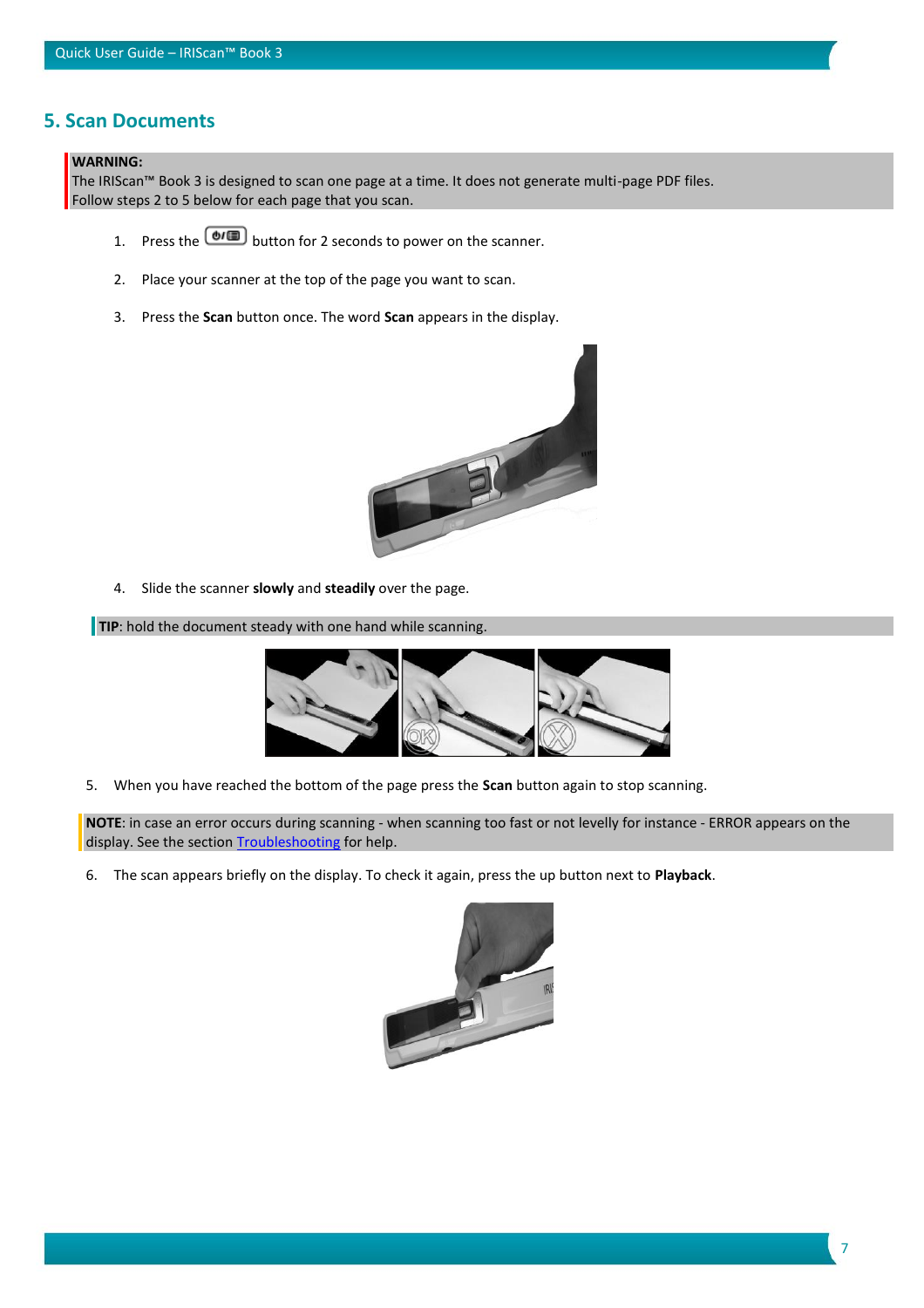**TIPS:**

1. In case you need to create **multi-page PDF's**:

- Scan your pages one by one.

- Transfer the image or single-page PDF files you scanned to your computer.

- Use Readiris™ to generate multi-page PDF files.

2. When you are scanning a small, thick book it may occur that the margin is too narrow and you are not able to scan the entire text.

You can solve this problem by scanning the pages horizontally and rotating your images with Readiris™.

Another solution is to place the scanner at the bottom of the page, turn it upside down and scan upwards. You will notice that the scanner's right margin is smaller than the left.

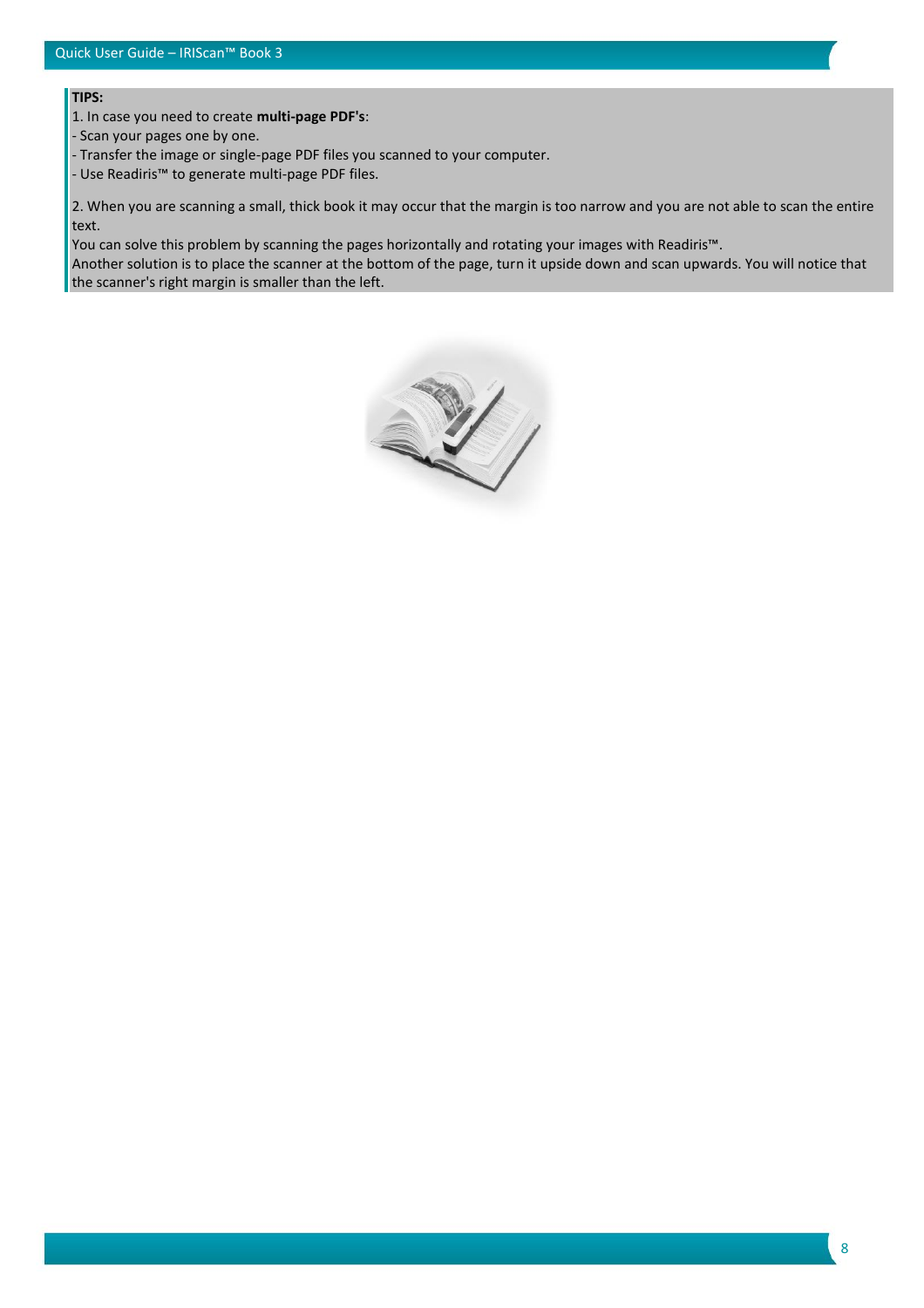## <span id="page-8-0"></span>**6. Transfer Scanned Documents to your Computer**

There are two ways to transfer scanned documents to your computer: by using the **mini USB cable** and by using the **microSD card adapter**.

<span id="page-8-1"></span>6.1 Using the mini USB cable *(Windows® and macOS®)*

- 1. Power on the IRIScan™ Book.
- 2. Plug in the provided mini USB cable in both the IRIScan™ Book and your computer.



3. The card memory containing your documents is displayed on your computer.



*Example image for Windows®*

4. Open the card memory and move your documents to your computer. The documents are located in the folder **DCIM\100Media** of the removable disk.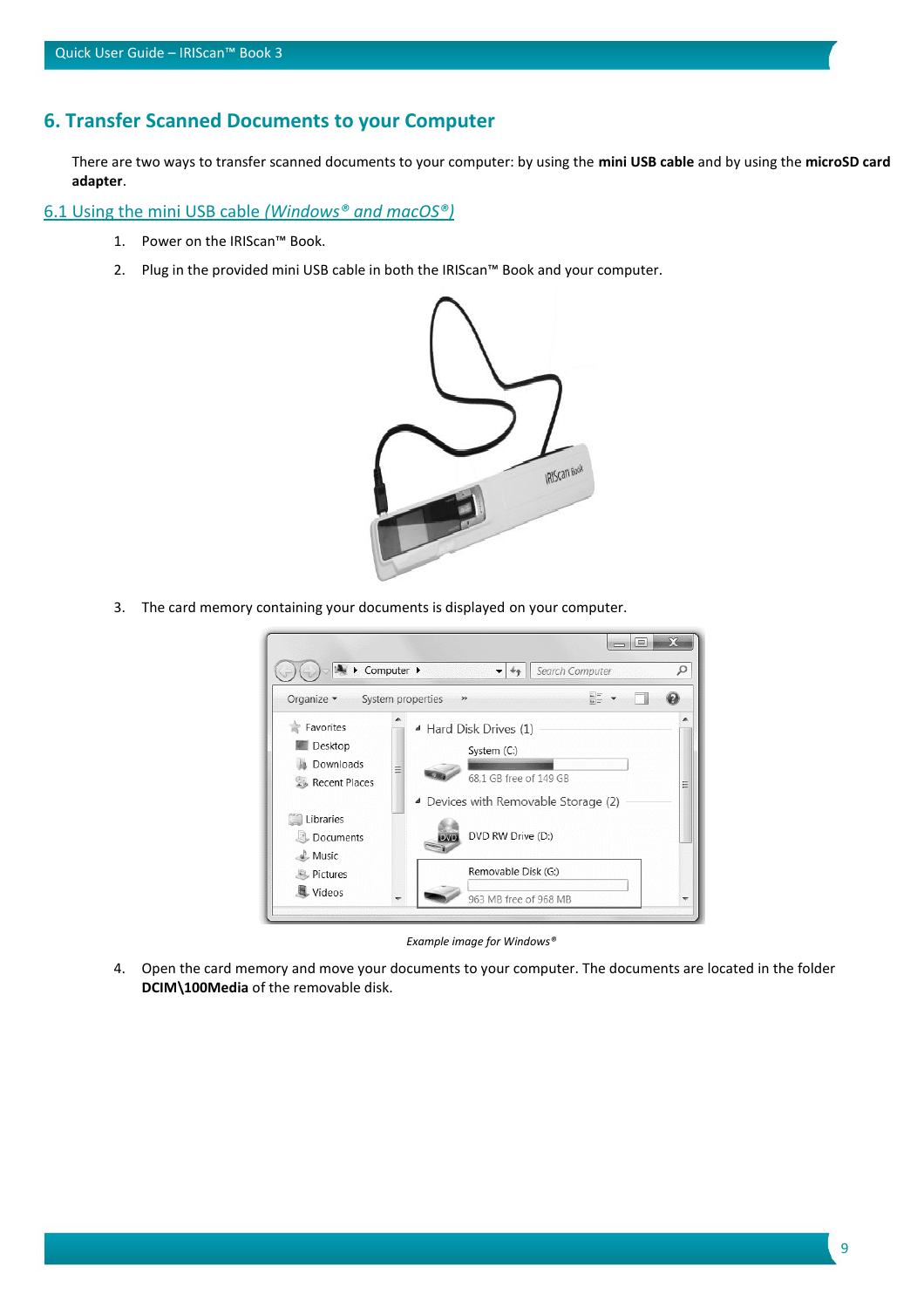## <span id="page-9-0"></span>6.2 Using the microSD card adapter *(Windows® and macOS®)*

1. Press the microSD card to unlatch it. Then remove it from the card slot.



2. Insert it in the provided microSD card adapter.



- 3. Insert the adapter into the SD card slot on your computer.
- 4. The card memory containing your documents is displayed on your computer.
- 5. Open the card memory and move your documents to your computer/tablet. The documents are located in the folder **DCIM\100Media** of the removable disk.

#### <span id="page-9-1"></span>6.3 Editing your scanned documents with Readiris<sup>™</sup>

Once you have transferred your documents to your Windows® PC or Mac®, they can be processed with **Readiris™ Pro**. For information on how to process your documents with Readiris™, see the corresponding User Guide on [www.irislink.com](http://www.irislink.com/support/readiris16)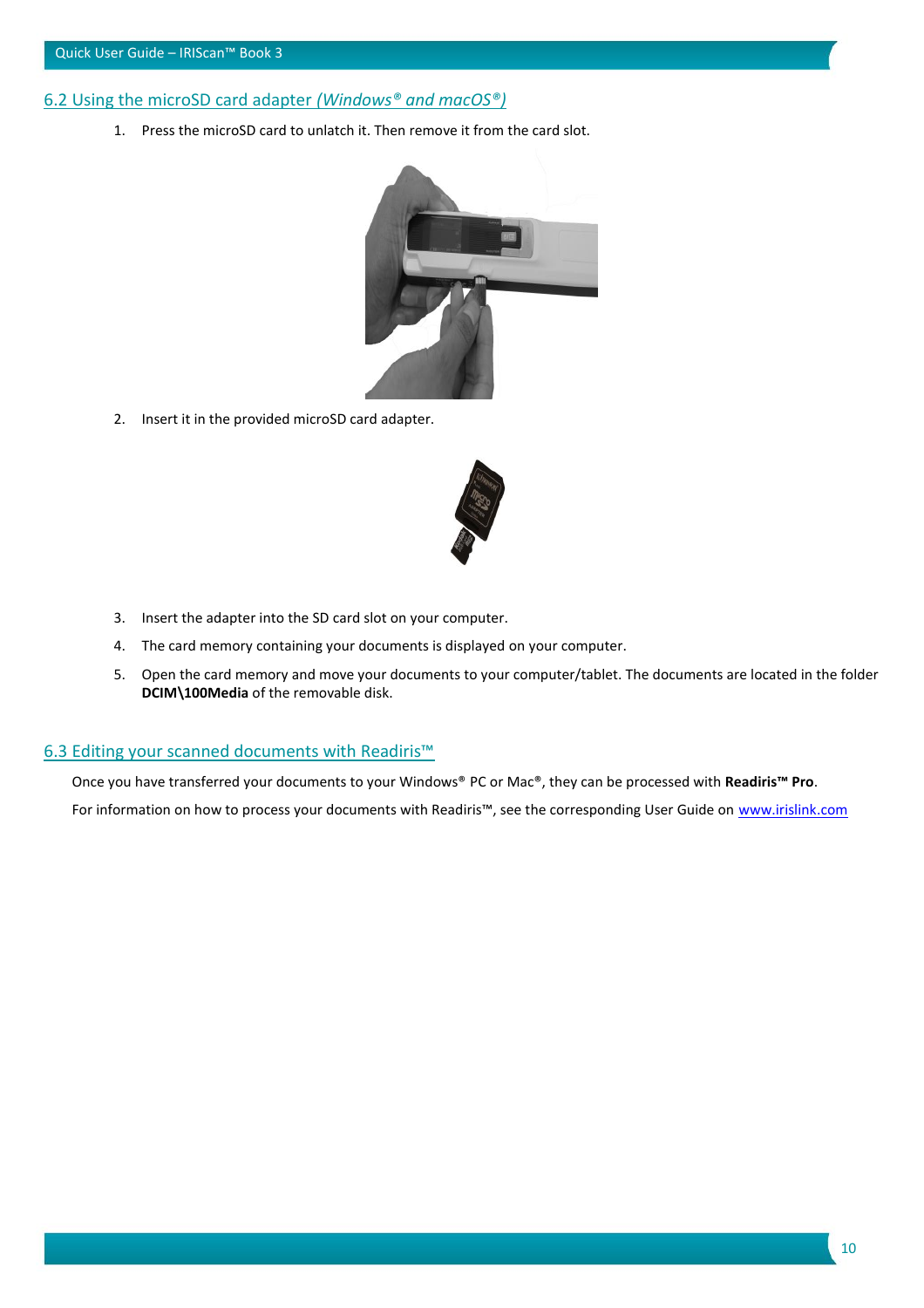# <span id="page-10-0"></span>**7. Technical Specifications**

## <span id="page-10-1"></span>7.1 Minimum System Requirements Windows® PC

| <b>Operating System</b> | Windows® 10, Windows® 8.1, Windows $8^{\circ}$ , and Windows® 7 |
|-------------------------|-----------------------------------------------------------------|
| <b>CPU</b>              | 1 GHz processor or higher                                       |
| <b>RAM</b>              | $1$ GB                                                          |
| HD space                | 300 MB                                                          |
| Hardware                | 1 free USB port                                                 |

## <span id="page-10-2"></span>7.2 Minimum System Requirements macOS®

| <b>Operating System</b> | macOS® 10.12 or above |
|-------------------------|-----------------------|
| <b>CPU</b>              | Intel processor       |
| <b>RAM</b>              | 1 GB                  |
| HD space                | 300 MB                |
| Hardware                | 1 free USB port       |

**NOTE:** The system requirements and compatibility can change over time, depending on the operating system and updates from Microsoft/Apple.

To get the most up to date requirements, you can check the [Support Page](http://www.irislink.com/support/iriscanbook) on our website.

### <span id="page-10-3"></span>7.3 Scanner Specifications

| Image sensor                                           | <b>CIS</b>                                                        |         |         |         |
|--------------------------------------------------------|-------------------------------------------------------------------|---------|---------|---------|
| <b>Resolution</b>                                      | 300 dpi (default), 600 pi, 900 dpi                                |         |         |         |
| <b>Maximum scanning speed</b>                          | +-3 seconds for A4 300 dpi color<br>+-2 seconds for A4 300 dpi BW |         |         |         |
| Capacity (based on 2 GB microSD card*)                 |                                                                   | 300 dpi | 600 dpi | 900 dpi |
| *The number of scans may vary depending on the content | Color                                                             | 1600    | 600     | 190     |
| complexity.                                            | Mono                                                              | 2000    | 800     | 190     |
| Scan width                                             | 216mm                                                             |         |         |         |
| Scan length                                            | 1200mm                                                            |         |         |         |
| <b>File format</b>                                     | JPG / PDF                                                         |         |         |         |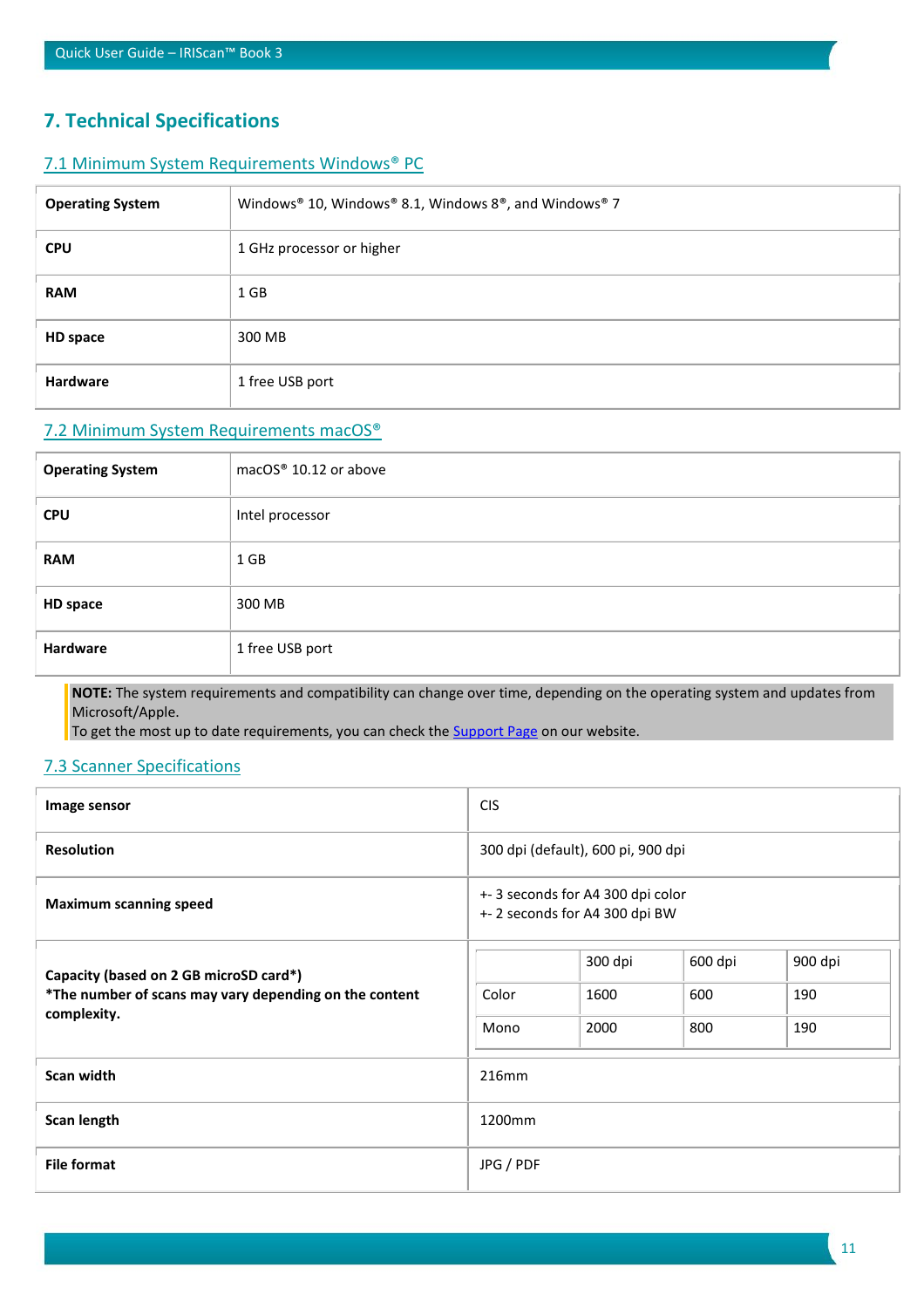| Quick User Guide - IRIScan™ Book 3 |                                                                   |  |
|------------------------------------|-------------------------------------------------------------------|--|
| Display panel                      | 1.4" TFT LCD                                                      |  |
| <b>USB Port</b>                    | USB 2.0 high speed                                                |  |
| <b>External memory</b>             | MicroSD card (TF Card) up to 32 GB                                |  |
| <b>Supported batteries</b>         | 3 AAA alkaline or NiMh rechargeable batteries.<br>Or USB powered. |  |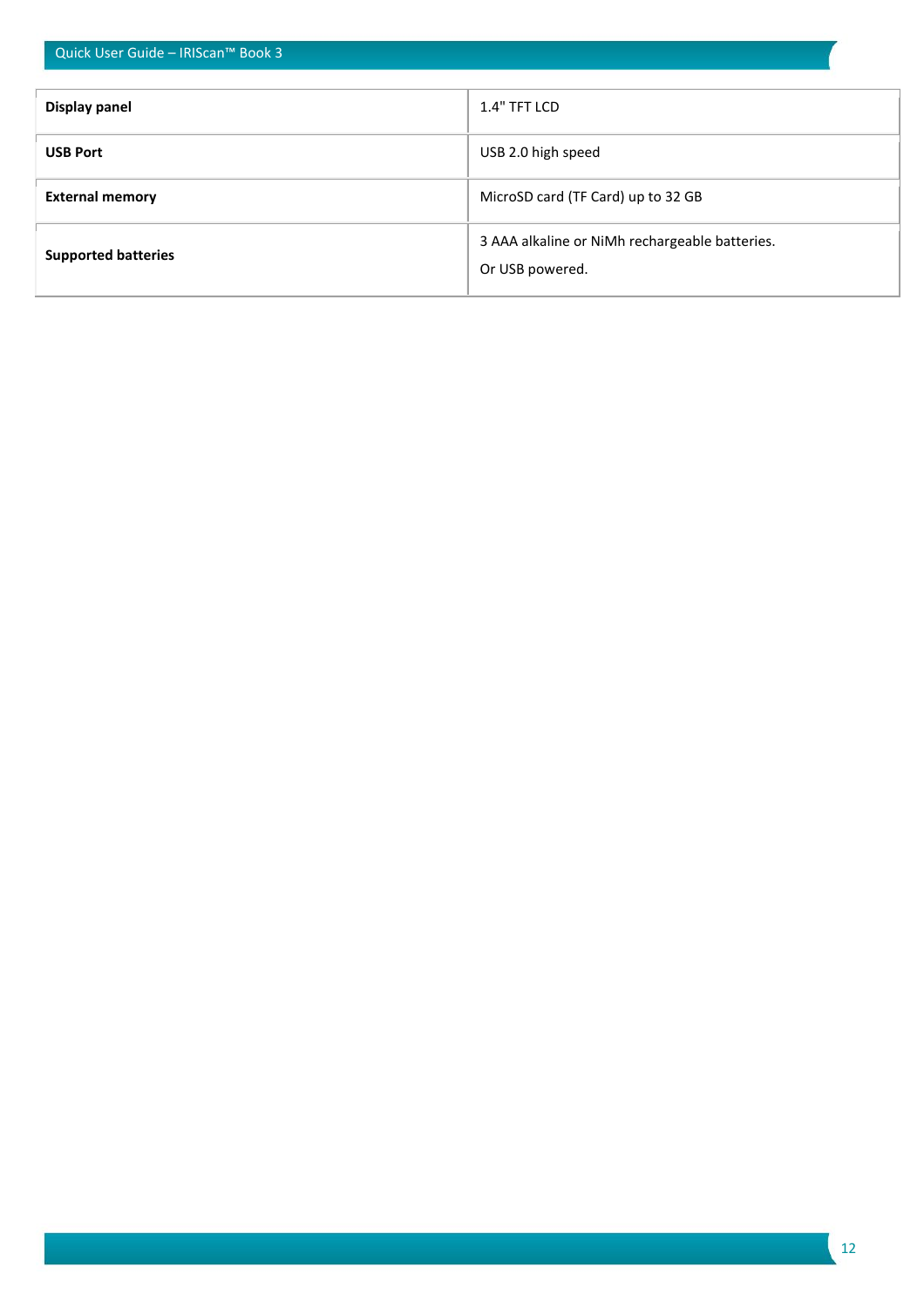# <span id="page-12-0"></span>**8. Troubleshooting**

| Problem                                                          | Cause                                                                                                                              | <b>Solution</b>                                                                                                                                                 |
|------------------------------------------------------------------|------------------------------------------------------------------------------------------------------------------------------------|-----------------------------------------------------------------------------------------------------------------------------------------------------------------|
| I cannot turn on the scanner.                                    | Low battery power.<br>Battery not inserted properly.<br>No batteries inserted.                                                     | Replace the batteries.<br>Insert the batteries properly.<br>Connect the scanner to a PC.                                                                        |
| Pictures cannot be saved after I have<br>scanned them.           | There is no microSD card in the card<br>slot.<br>The microSD card is full.<br>The microSD card has not been<br>formatted properly. | Insert a microSD card.<br>Move the images from the microSD card to your<br>computer to clear storage space on the card.<br>Properly format the card.            |
| My computer does not recognize the<br>scanner when I connect it. | Connection failure.                                                                                                                | Make sure both ends of the USB cable are connected<br>securely.<br>Restart your computer if necessary.                                                          |
| The battery life is very short.                                  | The wrong type of batteries is being<br>used.                                                                                      | Replace the current batteries with 3 new AAA alkaline<br>or NiMh rechargeable batteries.<br>Or connect the scanner to your computer and use<br>IRIScan™ Direct. |
| My scanner generates blurry images.                              | The scanner lens is probably dirty.                                                                                                | Clean the lens with a soft dry cloth.                                                                                                                           |
| My scanner generates skewed<br>images.                           | The scanner has not been calibrated<br>correctly.                                                                                  | Calibrate the scanner using a white sheet of paper.<br>See the FAQ on our website for help.                                                                     |
| ERROR appears when scanning a<br>document.                       | You are sliding the scanner too<br>quickly over your documents.                                                                    | Press the Scan button to scan your document again,<br>steadily and slowly.                                                                                      |

Should you encounter issues when using IRIScan™ Book 3, consult the **Frequently Asked Questions** on our website or visit our [Technical Support.](http://www.irislink.com/support/iriscanbook)

Our **Support Policies** are available on our Website.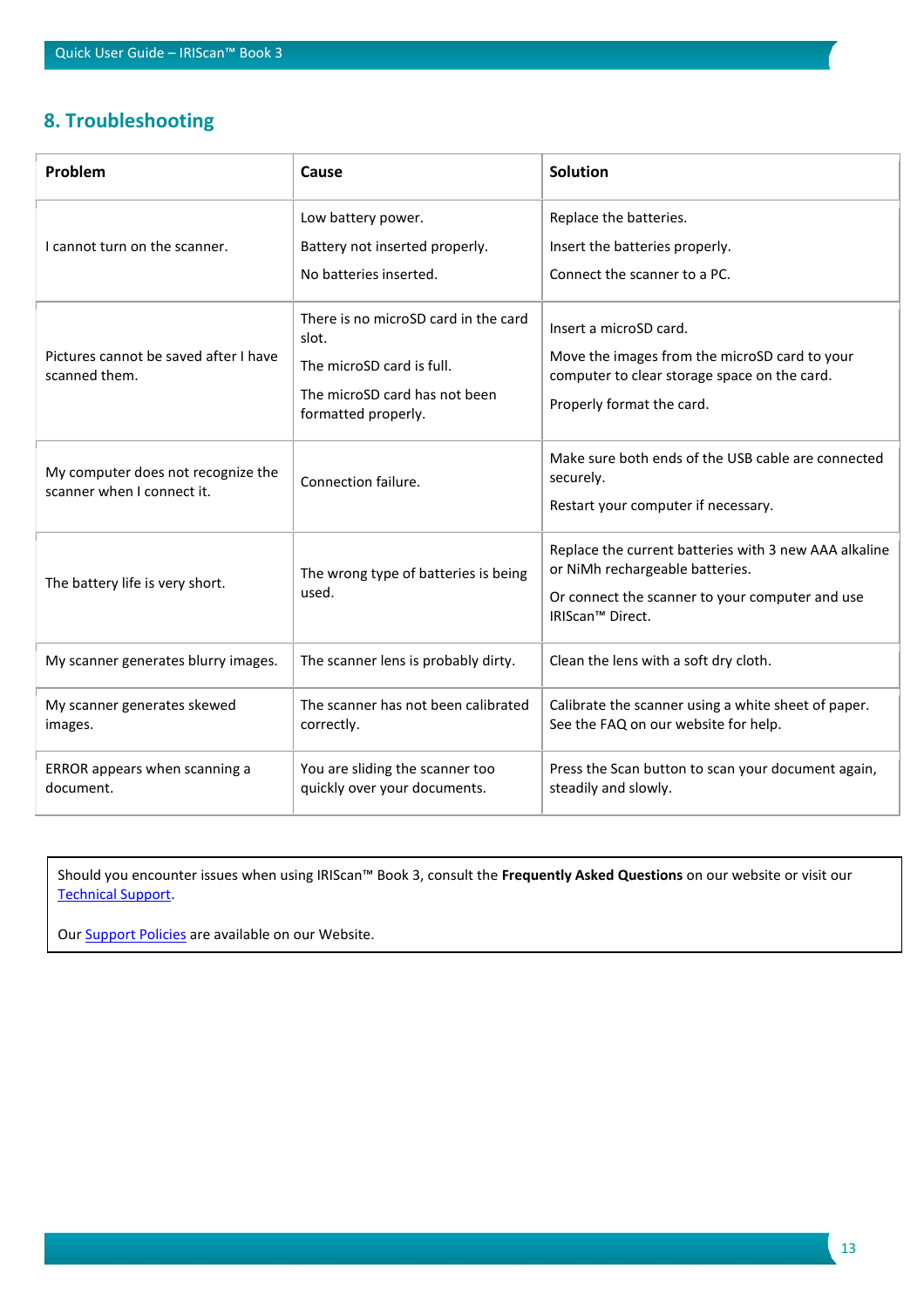# <span id="page-13-0"></span>**9. Legal Notices**

## *IRIScan™ Book 3 User's Guide*

The information contained in this document is the property of I.R.I.S. The product described in this document is furnished under a license agreement which states the terms of use of this product. The software may be used or copied only in accordance with the terms of that agreement. No part of this publication may be reproduced, transmitted, stored in a retrieval system, or translated into another language without the prior written consent of I.R.I.S.

Material scanned by this product may be protected by governmental laws and other regulations, such as copyright laws, the customer is solely responsible for complying with all such laws and regulations.

## *Copyright*

© 2019 I.R.I.S. S.A — All Rights Reserved.

I.R.I.S. owns the copyrights to the IRIScan™ Book 3 software and to this publication.

## *Documentation version 19-1.1*

Specifications of this software and contents of this user manual are subject to change without notice. Any modification, error correction, or feature updates made in the actual software may have not been timely updated in this user manual. You may refer to the software itself for more accurate details. Any misprints, translation error, or inconsistent with existing software, will be updated timely.

This documentation uses fictitious names as examples; references to actual persons, companies or organizations are strictly coincidental.

## *Trademarks*

The IRIScan™ Book is a trademark of Image Recognition Integrated Systems S.A.

OCR technology by I.R.I.S.

AutoFormat and Linguistic technology by I.R.I.S.

Microsoft® is a U.S. registered trademark of Microsoft Corporation.

Windows®, Windows 7, Windows 8 and Windows 10 are either registered trademarks or trademarks of Microsoft Corporation in the United States and/or other countries.

Microsoft® and Windows® are registered trademarks of Microsoft Corporation.

All other products mentioned in this documentation are trademarks or registered trademarks of their respective owners.

## *Warranty*

I.R.I.S. makes no warranty of any kind with regard to this material, including, but not limited to, the implied warranties of fitness for a particular purpose.

I.R.I.S. shall not be liable for errors contained herein or for incidental or consequential damages in connection with the furnishing, performance, or use of this material.

## *Safety Instructions*

Follow these safety instructions when setting up and using the scanner:

- Read all these instructions, and follow all warnings and instructions given in this document.
- Place the scanner close enough to the computer for the interface cable to reach it easily.
- Never handle the scanner with damp or wet hands, in nomadic mode, or when used as a fixed unit.
- When connecting this product to a computer or other device with a cable, ensure the correct orientation of the connectors. Each connector has only one correct orientation. Inserting a connector in the wrong orientation may damage both devices connected by the cable.
- Other than placing a mini SD card or new batteries in the openings provided for the purpose and indicated on the scanner, do not insert objects into any opening as they may touch dangerous voltage points or short out parts and lead to a risk of electrocution.
- Place the product on a flat, stable surface large enough to safely hold the product and the document to be scanned.
- Never disassemble the scanner.
- If the product overheats or produces smoke or an unusual odour, discolours or becomes deformed in an abnormal way, immediately turn off the scanner, remove the batteries where applicable, and disconnect the cables. Stop using the scanner and contact your dealer or IRIS customer support to receive instructions on the procedure to follow.
- Take care not to drop the scanner or expose it to physical impacts.

14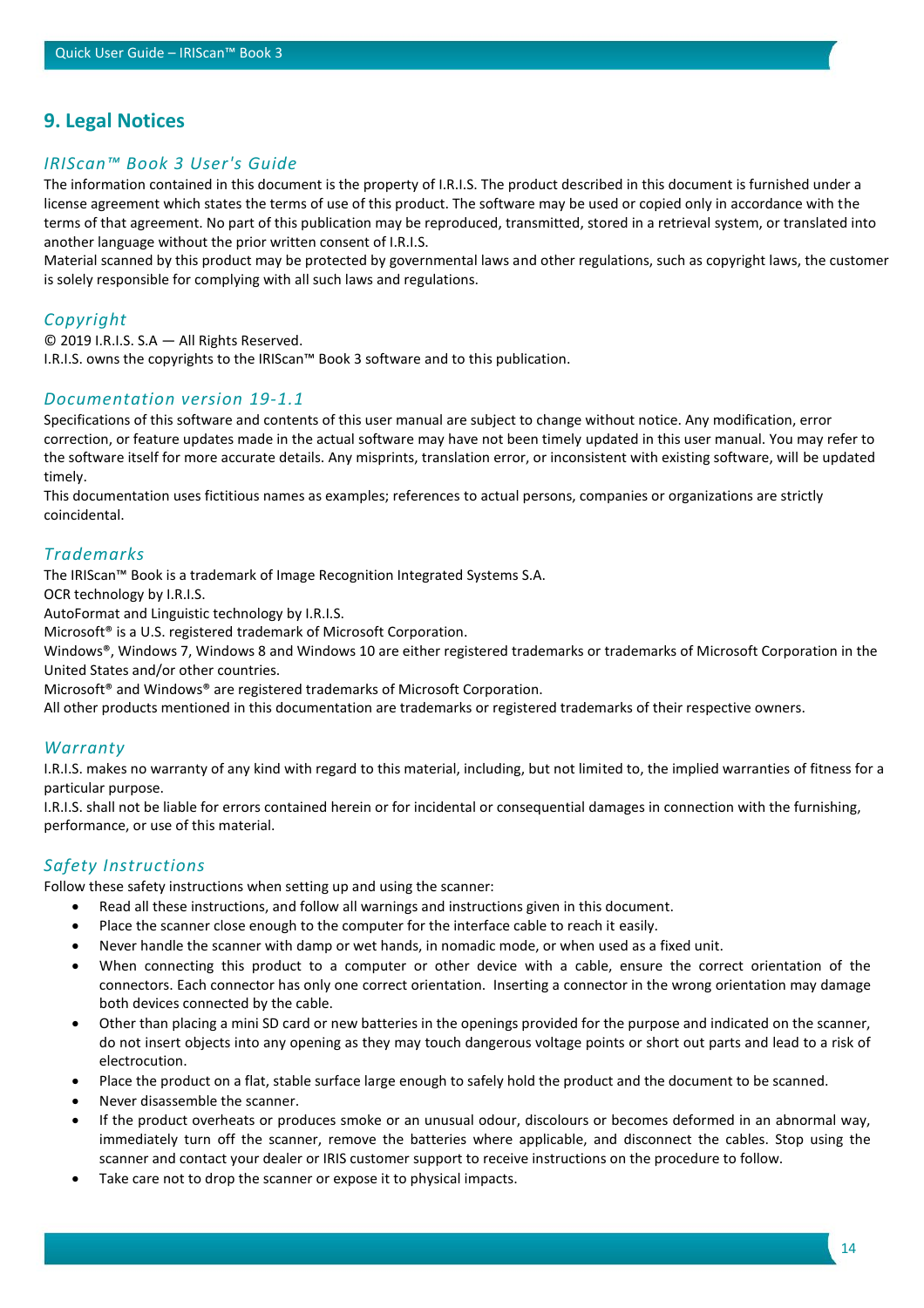- Do not place or store the scanner outdoors, in a car, near heat sources, in locations that are dusty, damp or exposed to impact, vibration, condensation, high temperatures, sunlight, strong light, or rapid changes in temperature or humidity.
- Never attempt to disassemble, modify, or repair the scanner or any of its components yourself.
- Special precaution concerning the model equipped with Wifi transmission only (only (IRIScan™ Book Executive, IRIScan™ Anywhere Wifi, IRIScan™ Pro Wifi):
- Radio waves from this product may adversely affect the operation of other devices, such as medical equipment, measuring instruments in aeroplanes, or automatically controlled devices, such as pacemakers, automatic doors, or fire alarms, and any other device that is sensitive to radio waves.
- When using this product near such devices or inside a medical facility, follow the directions marked on the devices concerned and the instructions for authorized staff members at the facility, and follow all posted warnings and directions on the device to avoid causing an accident.

#### *RoHS and WEEE Compliance*

This product is compliant with RoHS Regulations of the European Parliament and Council Directive on the Restrictions of the Use of Certain Hazardous Substances in Electrical and Electronic Equipment (2011/65/EU), and with the Waste Electrical and Electronic Equipment (WEEE) Directive (2012/19/EU).

#### *FCC Regulations*

**WARNING**: Changes and modifications to this equipment not specifically approved by IRIS may void the user's authority to operate this equipment.

This equipment has been tested and found to comply with the limits for a Class B digital device, pursuant to Part 15 of the FCC Rules. These limits are designed to provide reasonable protection against harmful interference in a residential installation. This equipment generates, uses, and can radiate radio frequency energy and, if not installed and used in accordance with the instruction manual (available at www.irislink.com/start) that may cause harmful interference to radio communications.

However, there is no guarantee that interference will not occur in a particular installation. If this equipment does cause harmful interference to radio or television reception, which can be determined by turning the equipment off and on, the user is encouraged to try to correct the interference by one or more of the following measures:

- Increase the separation between the equipment and receiver.
- Connect the equipment into an outlet on a circuit different from that to which the receiver isconnected.
- Consult the dealer or an experienced radio/TV technician for help.

This device complies with Part 15 of the FCC Rules. Operation is subject to the following two conditions:

(1) This device may not cause harmful interference, and

(2) this device must accept any interference received, including interference that may cause undesired operation.

Shielded cables must be used with this equipment to maintain compliance with FCC regulations.

# CE FC

#### *IC RSP-100*

Hereby, IRIS s.a declares that their "RIScan™ Mouse Wifi, IRIScan™ Book Executive, IRISPen™ Air" devices are in compliance with the essential requirements and other relevant provisions of IC RSP-100 Canadian directive.